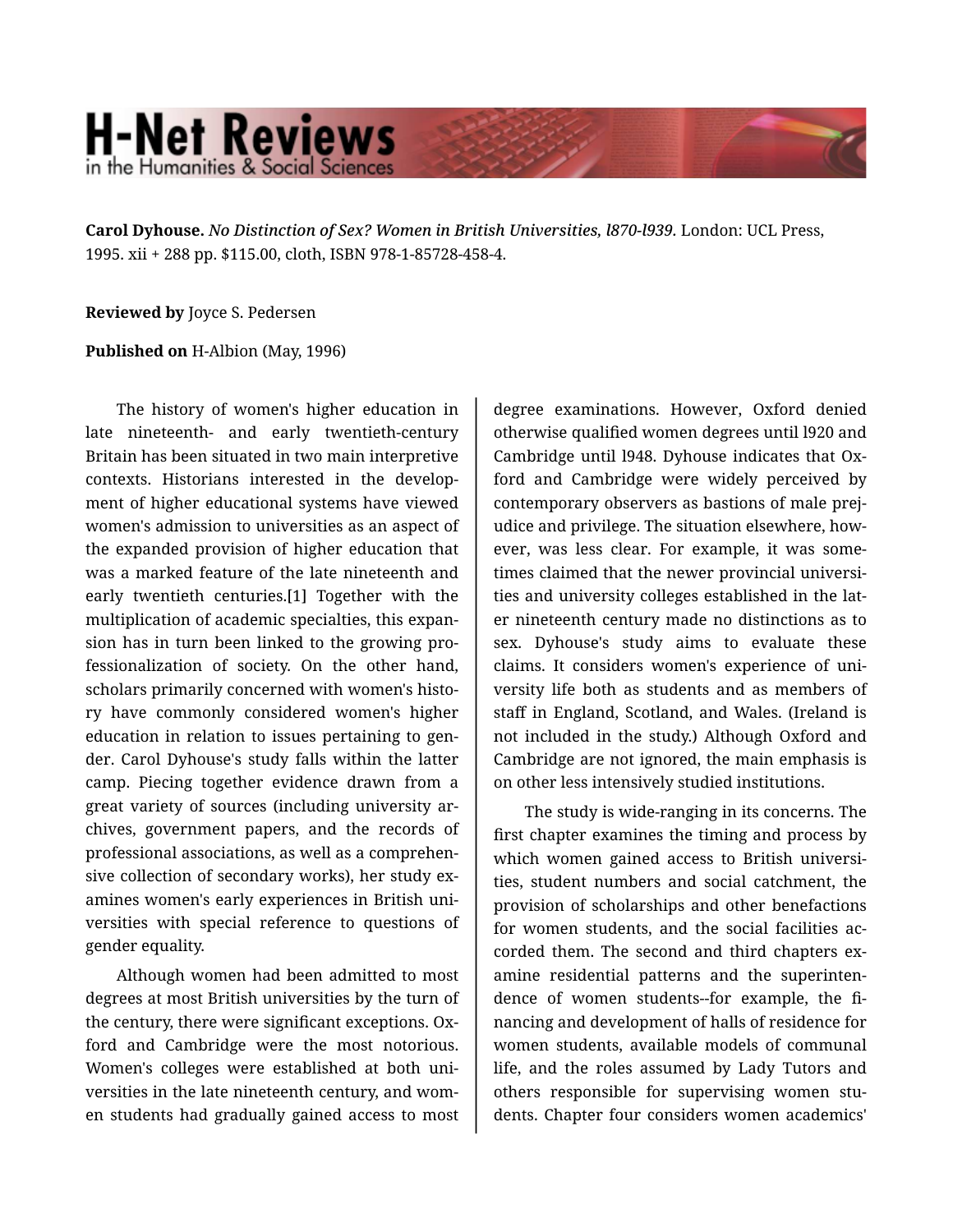experience--their numbers, career patterns, the daunting obstacles they faced, and their efforts to establish supportive networks and associations. The fifth chapter directs its attention to student life, including women students' extra-curricular activities, male undergraduates' response to the presence of women students, and the extent to which women's experience of student life di‐ verged from that of men.

In contrast to some earlier studies, Dyhouse finds little evidence of a steady process of integra‐ tion among either students or staff. Throughout the period, the extra-curricular activities of men and women students, she indicates, remained largely segregated. The academic labor market, too, she finds, was substantially segregated by sex. She indicates that sexual divisions may have been reasserted among both staff and students in the wake of the First World War.

Calling attention to the celebrations and pub‐ lications organized to commemorate landmarks such as universities' admission of women stu‐ dents and the founding of women's halls of resi‐ dence, Dyhouse suggests that at least some uni‐ versity women were conscious of having an edu‐ cational history of their own. While acknowledg‐ ing that many second- and third-generation wom‐ en graduates were not feminist in outlook, she traces the lineaments of a "feminine subculture" which, she suggests, was often imbued with femi‐ nism. Existing "on the margins of university life," this subculture radiated out from halls of resi‐ dence and hostels for women students and includ‐ ed in its orbit the university settlements (estab‐ lished to help civilize the slums), associations of women graduates (for example, the British Associ‐ ation of University Women), and old girls' net‐ works (p. 223).

A great variety of topics are touched upon in this many-sided book, and the evidence employed is somewhat disparate. (Some statistical material is used, but the study relies largely on individual case histories.) Sensibly, rather than attempting a

general interpretive synthesis based on patchy ev‐ idence, Dyhouse's study underscores the diversity of women's experience of higher education and divergent possible readings of their educational past. For example, addressing the merits of inte‐ gration as opposed to segregation as strategies for promoting women's interests, Dyhouse presents case studies showing that separate educational provision for women was promoted both by femi‐ nists and non-feminists and that feminists dif‐ fered among themselves over the question. (Some considered women's interests would be best served by separate provision. Others were convinced that "separate" would always be judged in‐ ferior.) "The route towards securing women's best interests," Dyhouse concludes," was rarely clear" (p. 48).

On the one hand, this approach makes for a nuanced reading of the past. For example, women students' experience of residential life has been variously construed. Some accounts have empha‐ sized its liberating aspects--for example, the new opportunities it offered for self-cultivation and for a social life of the students' own choosing. Others have underscored the restrictive rules imposed on women students. Dyhouse calls attention to the variations in students' experience of hall life, pointing out that the regimen varied from one in‐ stitution to the next, and that students moving in different social circles had quite different experi‐ ences. Having pointed out the difficulties of gener‐ alizing, Dyhouse concludes that for all their limi‐ tations the halls of residence did offer women new space for developing a lively communal life of their own (p. 123).

On the other hand, the discussion of a good many of the points raised in this many-faceted study is somewhat fragmentary. The reader's at‐ tention is directed to the diversity of the historical record without any general conclusions being proferred. Thus, for instance, we learn that the proportion of women students varied across uni‐ versities and was higher in Scotland and Wales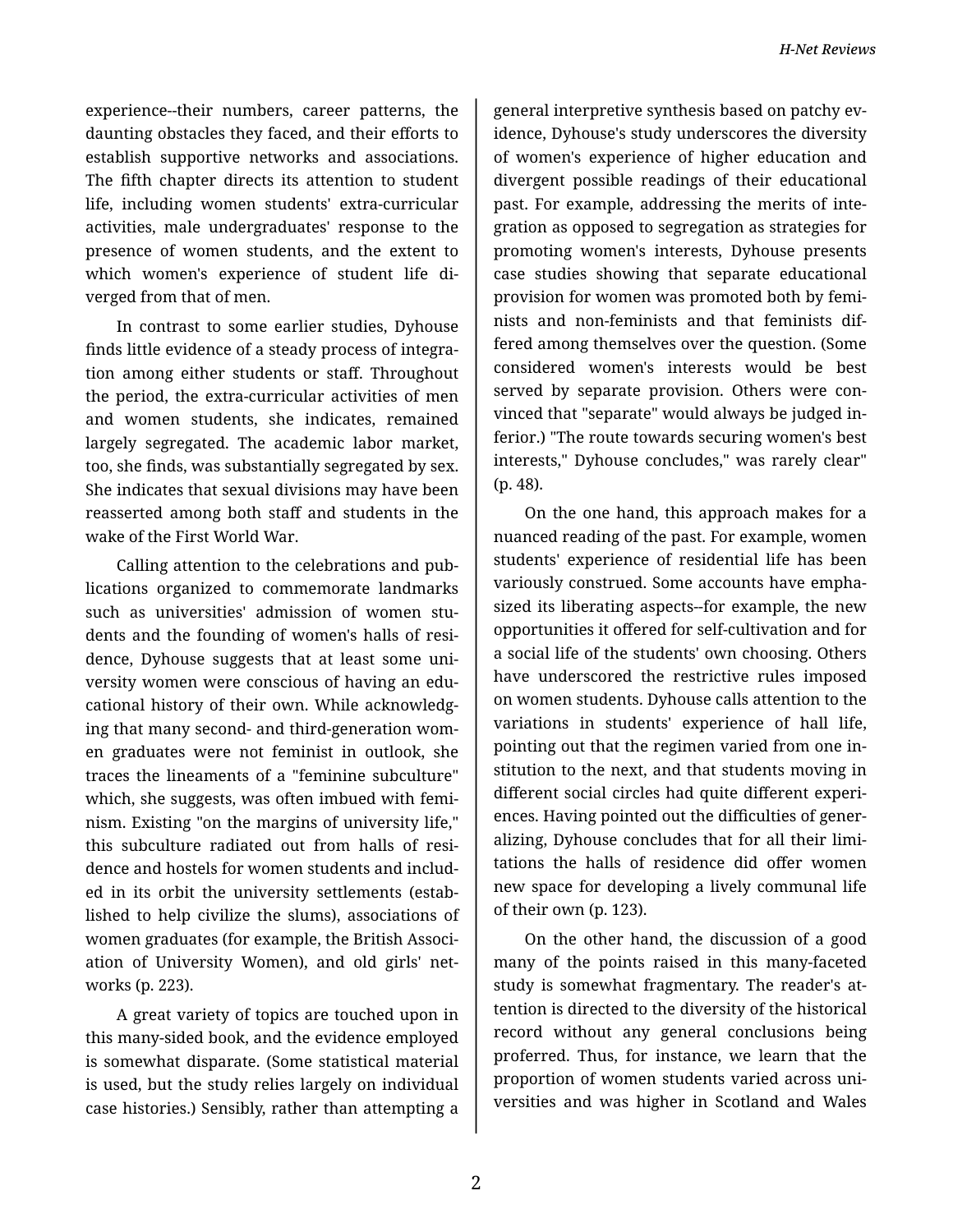than in England (p. 17), but the issue is not further explored. This and other interesting points touched upon in this study would bear further in‐ vestigation. (Graduate students in search of a dis‐ sertation topic will find some promising leads.)

Dyhouse's study underscores distinctive as‐ pects of women's experience of higher education. As these have often been neglected, this is a valu‐ able contribution to scholarship. However, one should not lose sight of the fact that women's ad‐ mission to the universities represented a conver‐ gence in the intellectual culture and social experi‐ ences of the small minority of men and women who attended university during this period.

Dyhouse's work invites reflection as to what historians working in different interpretive tradi‐ tions relating to women's higher education might learn from one another. Studies such as Dy‐ house's, focusing on women's distinctive experi‐ ence of higher education, can direct attention to ways in which gender-related issues influenced institutional development. For example, govern‐ ment grants for intending teachers (many of them women) were a vital source of support for the struggling arts faculties of provincial universities. Dyhouse's work helps us understand why women students and faculty (whose career opportunities were limited) were attracted disproportionately to the universities' teacher training programs and departments of education. On the other hand, uni‐ versity involvement in teacher training cannot be understood in terms of gender issues alone. It was part of a general trend toward occupational pro‐ fessionalization and increasing diversity and com‐ plexity within higher educational systems. Wom‐ en's experience of higher education cannot be di‐ vorced from these developments. It seems likely, then, that both the history of women and the his‐ tory of education stand to benefit from a closer connection.

Note

[1] See, for example, the essays in Konrad H. Jarausch, ed., *The Transformation of Higher* *Learning, l860-l930: Expansion, Diversification, Social Opening, and Professionalization in Eng‐ land, Germany, Russia, and the United States* (Chicago, Ill.: University

Copyright (c) 1996 by H-Net, all rights re‐ served. This work may be copied for non-profit educational use if proper credit is given to the au‐ thor and the list. For other permission, please con‐ tact H-Net@H-Net.Msu.Edu.